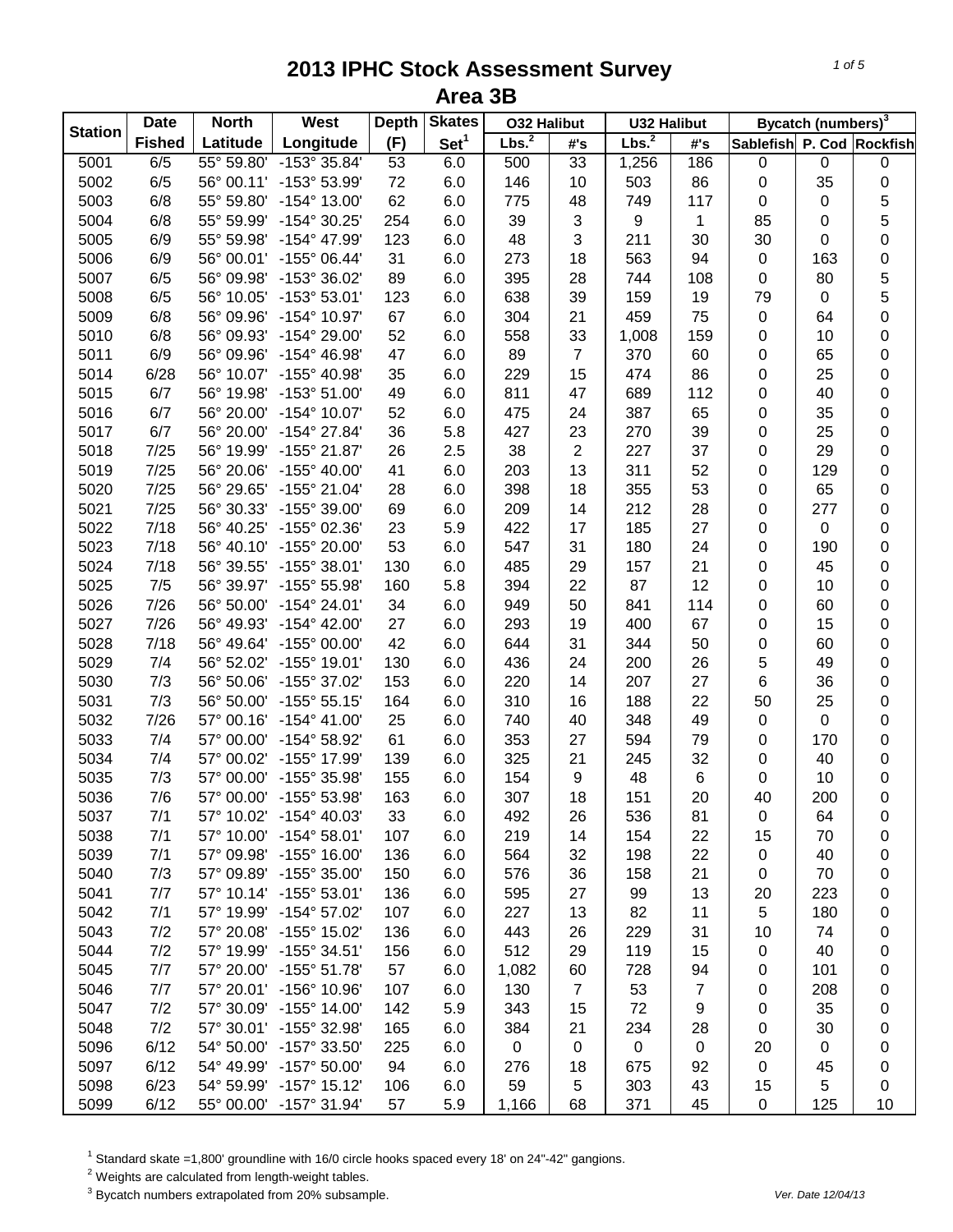| <b>Station</b> | <b>Date</b>   | <b>North</b> | West                    | <b>Depth</b> | <b>Skates</b>    | <b>032 Halibut</b> |                         | <b>U32 Halibut</b> |                  |                  | Bycatch (numbers) <sup>3</sup> |                           |
|----------------|---------------|--------------|-------------------------|--------------|------------------|--------------------|-------------------------|--------------------|------------------|------------------|--------------------------------|---------------------------|
|                | <b>Fished</b> | Latitude     | Longitude               | (F)          | Set <sup>1</sup> | Lbs. <sup>2</sup>  | #'s                     | Lbs. <sup>2</sup>  | #'s              |                  |                                | Sablefish P. Cod Rockfish |
| 5100           | 6/12          | 55° 00.00'   | $-157^\circ 49.89'$     | 46           | 6.0              | 979                | 47                      | 352                | $\overline{47}$  | 0                | 228                            | 10                        |
| 5101           | 6/13          | 55° 00.04'   | $-158^{\circ}$ 07.01'   | 75           | 6.0              | 158                | 12                      | 135                | 19               | 0                | 115                            | $\pmb{0}$                 |
| 5102           | 6/11          | 55° 10.20'   | -156° 21.98'            | 276          | 6.0              | 0                  | $\pmb{0}$               | 11                 | 1                | 109              | 0                              | 0                         |
| 5103           | 6/11          | 55° 10.00'   | -156° 38.90'            | 295          | 6.0              | 0                  | $\pmb{0}$               | 0                  | $\boldsymbol{0}$ | 90               | 0                              | 5                         |
| 5104           | 6/23          | 55° 09.49'   | $-156^{\circ}57.14'$    | 91           | 6.0              | 167                | 13                      | 251                | 33               | 5                | 213                            | 0                         |
| 5105           | 6/23          | 55° 10.00'   | $-157^{\circ}$ 14.06'   | 62           | 6.0              | 224                | 15                      | 380                | 59               | 0                | 145                            | 15                        |
| 5106           | 6/23          | 55° 10.00'   | $-157^{\circ}$ 31.97'   | 48           | 6.0              | 548                | 25                      | 321                | 45               | 0                | 245                            | $\pmb{0}$                 |
| 5107           | 6/13          | 55° 10.00'   | -157° 49.00'            | 45           | 6.0              | 350                | 21                      | 361                | 59               | 0                | 248                            | 0                         |
| 5108           | 6/13          | 55° 09.98'   | -158° 06.96'            | 57           | 6.0              | 616                | 41                      | 536                | 86               | 0                | 115                            | 0                         |
| 5109           | 6/11          | 55° 19.99'   | -156° 38.82'            | 68           | 6.0              | 311                | 18                      | 55                 | $\overline{7}$   | 0                | 295                            | 0                         |
| 5110           | 6/24          | 55° 19.77'   | -156° 56.00'            | 51           | 6.0              | 46                 | $\overline{\mathbf{c}}$ | 51                 | 9                | 0                | 295                            | 0                         |
| 5111           | 6/24          | 55° 19.96'   | $-157^{\circ}$ 14.00    | 51           | 6.0              | 199                | 13                      | 157                | 30               | 0                | 168                            | 0                         |
| 5112           | 6/21          | 55° 20.02'   | -157° 31.09'            | 48           | 6.0              | 133                | 5                       | 317                | 58               | $\pmb{0}$        | 183                            | 0                         |
| 5113           | 6/21          | 55° 20.07'   | -157° 49.03'            | 45           | 6.0              | 95                 | 6                       | 212                | 45               | 0                | 287                            | 0                         |
|                | 6/20          | 55° 20.06'   | $-158^{\circ}$ 06.01'   | 60           |                  | 34                 | $\overline{2}$          |                    |                  | 0                |                                |                           |
| 5114           |               |              |                         |              | 6.0              |                    | 21                      | 480                | 85               |                  | 99                             | 0                         |
| 5115           | 6/20          | 55° 20.02'   | -158° 23.99'            | 81           | 6.0              | 306                |                         | 338                | 48               | 0                | 105                            | 0                         |
| 5116           | 6/27          | 55° 29.99'   | -156° 38.00'            | 102          | 5.9              | 291                | 17                      | 166                | 23               | 34               | 34                             | 0                         |
| 5117           | 6/24          | 55° 30.00'   | $-156^{\circ} 55.00'$   | 49           | 6.0              | 312                | 21                      | 182                | 31               | $\pmb{0}$        | 252                            | 0                         |
| 5118           | 6/24          | 55° 30.07'   | -157° 12.98'            | 50           | 6.0              | 509                | 25                      | 187                | 26               | 0                | 213                            | 0                         |
| 5119           | 6/21          | 55° 30.01'   | -157° 31.09'            | 51           | 6.0              | 419                | 21                      | 430                | 77               | 0                | 84                             | 0                         |
| 5120           | 6/21          | 55° 30.00'   | $-157^{\circ}$ 48.10    | 53           | 6.0              | 316                | 20                      | 293                | 52               | 0                | 130                            | 0                         |
| 5121           | 6/20          | 55° 30.04'   | -158° 06.00'            | 72           | 6.0              | 230                | 18                      | 558                | 81               | 0                | 114                            | 0                         |
| 5122           | 6/20          | 55° 30.02'   | -158° 24.01'            | 80           | 6.0              | 52                 | 3                       | 136                | 23               | 0                | 64                             | 0                         |
| 5123           | 6/25          | 55° 40.00'   | -156° 55.00'            | 50           | 6.0              | 153                | 9                       | 666                | 118              | $\boldsymbol{0}$ | 85                             | 0                         |
| 5124           | 6/22          | 55° 40.00'   | $-157^{\circ}$ 12.81'   | 48           | 6.0              | 212                | 9                       | 275                | 57               | $\boldsymbol{0}$ | 210                            | 0                         |
| 5125           | 6/22          | 55° 40.00'   | $-157^{\circ}$ 30.07'   | 55           | 6.0              | 172                | 12                      | 376                | 65               | $\boldsymbol{0}$ | 140                            | 0                         |
| 5126           | 6/22          | 55° 40.02'   | -157° 48.05'            | 74           | 6.0              | 440                | 30                      | 534                | 74               | 0                | 208                            | 0                         |
| 5127           | 7/15          | 55° 39.95'   | -158° 06.86'            | 72           | 6.0              | 681                | 46                      | 557                | 72               | 0                | 100                            | 0                         |
| 5128           | 7/15          | 55° 40.56'   | -158° 23.00'            | 72           | 6.0              | 727                | 50                      | 723                | 95               | 0                | 125                            | 0                         |
| 5129           | 7/15          | 55° 39.96'   | $-158^{\circ}$ 41.05'   | 51           | 6.0              | 121                | 8                       | 486                | 91               | 0                | 195                            | 0                         |
| 5130           | 7/16          | 55° 49.98'   | -157° 11.98'            | 56           | 6.0              | 228                | 17                      | 669                | 100              | 0                | 150                            | 0                         |
| 5131           | 7/16          | 55° 49.48'   | -157° 30.00'            | 57           | 6.0              | 171                | 12                      | 319                | 49               | 0                | 245                            | 0                         |
| 5132           | 7/14          | 55° 49.79'   | $-157^{\circ}$ 48.00'   | 68           | 6.0              | 670                | 43                      | 614                | 86               | 0                | 145                            | $\pmb{0}$                 |
| 5133           | 7/14          |              | 55° 50.24' -158° 04.97' | 45           | 6.0              | 60                 | $\mathbf{3}$            | 648                | 131              | 0                | 30                             | $\pmb{0}$                 |
| 5134           | 7/15          | 55° 49.50'   | -158° 23.03'            | 61           | 6.0              | 310                | 15                      | 576                | 99               | 0                | 110                            | 0                         |
| 5135           | 7/16          | 55° 59.82'   | -157° 28.98'            | 61           | 6.0              | 255                | 15                      | 298                | 50               | 0                | 104                            | 0                         |
| 5136           | 7/14          | 55° 59.83'   | $-157^{\circ}$ 47.00    | 68           | 5.9              | 418                | 26                      | 407                | 61               | 0                | 35                             | 0                         |
| 5137           | 7/14          | 56° 00.00'   | $-158^{\circ}$ 04.34'   | 46           | 5.9              | 279                | 11                      | 232                | 38               | 0                | 287                            | 0                         |
| 5138           | 7/23          | 56° 10.29'   | $-157^{\circ}$ 47.00    | 84           | 6.0              | 309                | 13                      | 82                 | 11               | 0                | 260                            | 0                         |
| 5139           | 7/23          | 56° 10.00'   | $-158^{\circ}$ 00.63'   | 63           | 5.9              | 501                | 21                      | 245                | 36               | 0                | 178                            | 0                         |
| 5140           | 7/23          | 56° 20.00'   | $-158^{\circ}$ 04.13'   | 38           | 6.0              | 372                | 13                      | 197                | 28               | 0                | 25                             | 0                         |
| 5141           | 6/29          | 54° 29.99'   | -158° 59.93'            | 150          | 6.0              | 202                | 16                      | 241                | 30               | 64               | $\pmb{0}$                      | 15                        |
| 5142           | 7/4           | 54° 30.07'   | -159° 17.00'            | 79           | 6.0              | 93                 | 5                       | 198                | 29               | 0                | 109                            | 0                         |
| 5143           | 7/4           | 54° 30.04'   | $-159^{\circ}$ 34.00    | 61           | 6.0              | 279                | 19                      | 226                | 28               | 0                | 155                            | 5                         |
| 5144           | 7/5           | 54° 30.00'   | $-159°51.12'$           | 64           | 6.0              | 94                 | $\overline{7}$          | 205                | 33               |                  | 75                             |                           |
|                |               | 54° 30.00'   | $-160^{\circ}$ 09.17'   |              |                  | 337                |                         |                    |                  | 0                |                                | 0                         |
| 5145           | 7/5           |              |                         | 65           | 6.1              |                    | 21                      | 347                | 44               | 0                | 56                             | 0                         |
| 5146           | 6/28          | 54° 39.99'   | $-158^{\circ}$ 25.15'   | 112          | 6.0              | 1,048              | 73                      | 619                | 77               | 79               | 15                             | 15                        |
| 5147           | 6/29          | 54° 39.90'   | $-158^{\circ}$ 42.02    | 56           | 6.0              | 100                | 7                       | 115                | 15               | 0                | 295                            | 20                        |
| 5148           | 6/29          | 54° 40.02'   | $-159^{\circ}$ 00.00'   | 49           | 6.0              | 855                | 49                      | 700                | 101              | 0                | 89                             | 10                        |
| 5149           | 7/4           |              | 54° 39.98' -159° 17.00' | 39           | 6.0              | 125                | $\overline{7}$          | 317                | 46               | 0                | 105                            | 0                         |

<sup>1</sup> Standard skate =1,800' groundline with 16/0 circle hooks spaced every 18' on 24"-42" gangions.

 $2$  Weights are calculated from length-weight tables.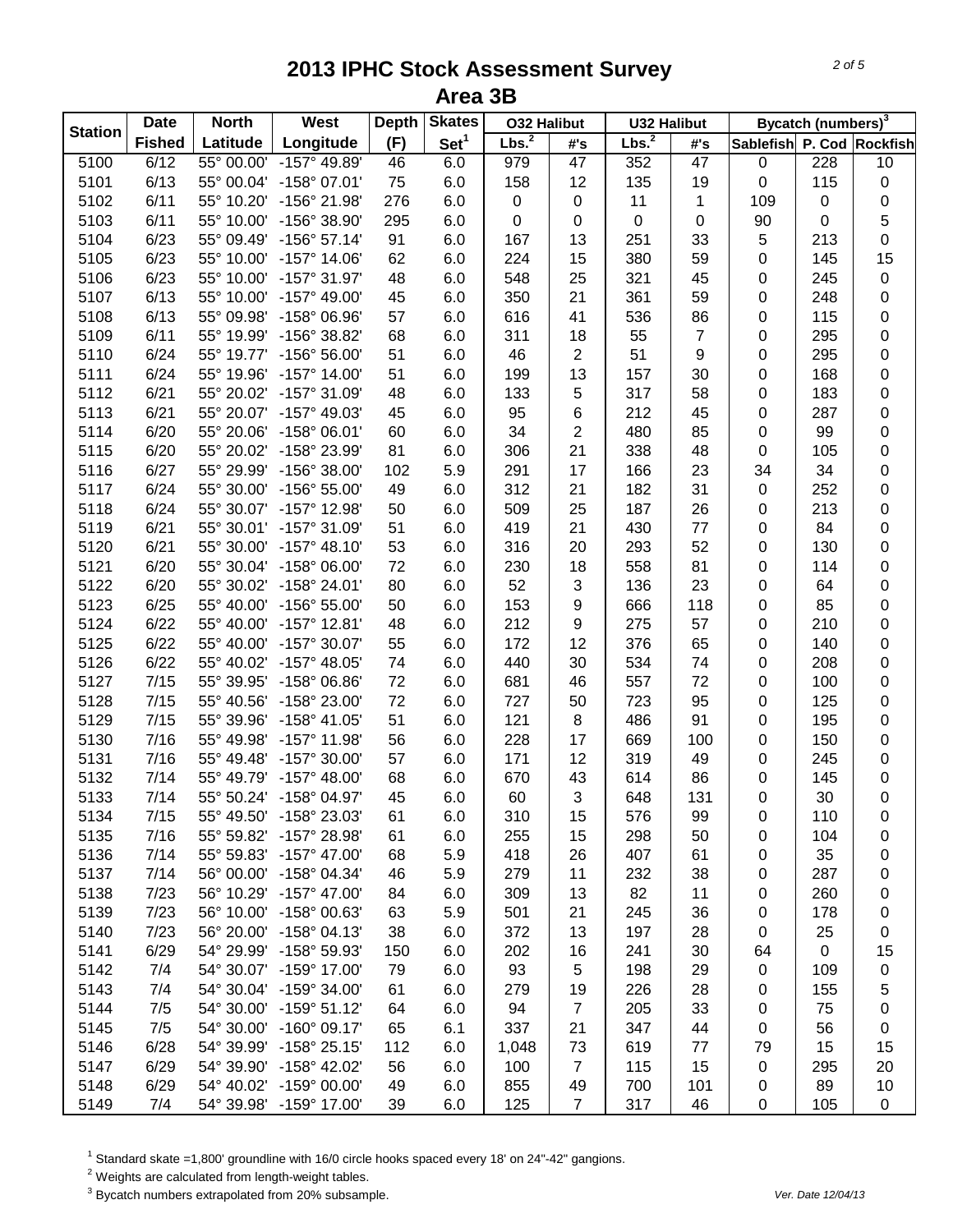| <b>Station</b> | <b>Date</b>   | <b>North</b> | West                    | <b>Depth</b>    | <b>Skates</b>    | <b>032 Halibut</b> |                         | <b>U32 Halibut</b> |                |             | Bycatch (numbers) <sup>3</sup> |                           |
|----------------|---------------|--------------|-------------------------|-----------------|------------------|--------------------|-------------------------|--------------------|----------------|-------------|--------------------------------|---------------------------|
|                | <b>Fished</b> | Latitude     | Longitude               | (F)             | Set <sup>1</sup> | Lbs. <sup>2</sup>  | #'s                     | Lbs. <sup>2</sup>  | #'s            |             |                                | Sablefish P. Cod Rockfish |
| 5150           | 7/4           | 54° 39.93'   | -159° 34.00'            | $\overline{34}$ | 6.0              | 793                | 29                      | 295                | 40             | 0           | 30                             | 15                        |
| 5151           | 7/3           | 54° 40.01'   | -159° 52.00'            | 41              | 6.0              | 566                | 21                      | 234                | 32             | $\mathbf 0$ | 100                            | $\pmb{0}$                 |
| 5152           | 7/3           | 54° 40.08'   | $-160^{\circ}$ 09.00'   | 48              | 6.0              | 233                | 13                      | 226                | 28             | $\pmb{0}$   | 185                            | 0                         |
| 5153           | 6/28          | 54° 50.01'   | -158° 07.07'            | 57              | 6.0              | 459                | 32                      | 727                | 114            | 0           | 95                             | 0                         |
| 5154           | 6/28          | 54° 50.00'   | -158° 25.09'            | 108             | 6.0              | 515                | 34                      | 329                | 45             | 54          | 0                              | 5                         |
| 5155           | 6/28          | 54° 50.00'   | $-158^{\circ}$ 41.83'   | 55              | 5.9              | 905                | 55                      | 648                | 91             | $\pmb{0}$   | 183                            | 0                         |
| 5156           | 6/29          | 54° 50.05'   | $-159^{\circ}$ 00.01'   | 41              | 6.0              | 239                | 16                      | 564                | 101            | 0           | 65                             | 0                         |
| 5157           | 7/3           | 54° 50.01'   | -159° 51.98'            | 30              | 6.0              | 59                 | $\overline{\mathbf{4}}$ | 84                 | 14             | 0           | 145                            | 0                         |
| 5158           | 7/3           | 54° 50.03'   | $-160^{\circ}$ 09.00'   | 37              | 6.0              | 26                 | $\sqrt{2}$              | 36                 | 4              | $\mathbf 0$ | 180                            | $\pmb{0}$                 |
| 5159           | 7/2           | 54° 50.05'   | -160° 26.00'            | 45              | 6.0              | 234                | 14                      | 149                | 20             | $\pmb{0}$   | 145                            | $\pmb{0}$                 |
| 5160           | 6/27          | 54° 59.92'   | -158° 25.00'            | 114             | 6.0              | 814                | 52                      | 314                | 43             | 20          | $\pmb{0}$                      | 25                        |
| 5161           | 6/27          | 54° 59.98'   | -158° 42.02'            | 71              | 6.0              | 284                | 18                      | 674                | 109            | $\mathbf 0$ | 129                            | $\pmb{0}$                 |
| 5162           | 6/26          | 55° 00.00'   | -158° 58.98'            | 45              | 6.0              | 357                | 17                      | 411                | 69             | $\pmb{0}$   | 195                            | 0                         |
| 5163           | 6/26          | 54° 59.50'   | -159° 16.93'            | 23              | 6.0              | 877                | 24                      | 47                 | $\overline{7}$ | $\mathbf 0$ | 100                            | 0                         |
| 5164           | 7/2           | 54° 59.89'   | -160° 27.00'            | 60              | 6.0              | 457                | 32                      | 619                | 91             | 0           | 50                             |                           |
|                |               |              |                         |                 |                  |                    |                         |                    |                |             |                                | 0                         |
| 5165           | 7/2           | 55° 00.17'   | $-160^{\circ}$ 44.00'   | 46              | 6.0              | 472                | 23                      | 503                | 73             | 0           | 30                             | 0                         |
| 5166           | 6/27          | 55° 10.06'   | -158° 24.50'            | 114             | 6.0              | 165                | 12                      | 176                | 25             | 0           | $\pmb{0}$                      | 0                         |
| 5167           | 6/27          | 55° 10.04'   | $-158^{\circ}$ 42.01'   | 111             | 6.0              | 318                | 18                      | 119                | 15             | 0           | $\mathbf 0$                    | 0                         |
| 5168           | 6/26          | 55° 10.00'   | $-158^{\circ} 59.14'$   | 76              | 6.0              | 156                | 11                      | 303                | 49             | 0           | 263                            | 0                         |
| 5169           | 6/26          | 55° 10.00'   | -159° 17.01'            | 39              | 6.0              | 148                | 5                       | 280                | 46             | 0           | 198                            | 10                        |
| 5170           | 6/25          | 55° 20.00'   | -158° 42.09'            | 101             | 5.9              | 228                | 15                      | 61                 | $\bf 8$        | 10          | 0                              | $\pmb{0}$                 |
| 5171           | 6/25          | 55° 20.00'   | $-158^{\circ} 59.19'$   | 101             | 6.0              | 627                | 33                      | 116                | 15             | 0           | 5                              | 0                         |
| 5172           | 6/23          | 55° 20.07'   | -159° 16.99'            | 95              | 6.0              | 1,076              | 63                      | 174                | 20             | 0           | 5                              | 0                         |
| 5173           | 6/23          | 55° 20.03'   | -159° 34.00'            | 77              | 6.0              | 481                | 30                      | 478                | 62             | 0           | 175                            | 0                         |
| 5174           | 6/22          | 55° 20.02'   | -159° 52.02'            | 45              | 6.0              | 569                | 23                      | 226                | 32             | 0           | 170                            | 0                         |
| 5175           | 6/25          | 55° 30.00'   | -158° 40.73'            | 88              | 6.0              | 300                | 16                      | 96                 | 14             | $\pmb{0}$   | $\pmb{0}$                      | 0                         |
| 5176           | 6/25          | 55° 30.00'   | -158° 59.06'            | 60              | 6.0              | 352                | 19                      | 519                | 93             | $\pmb{0}$   | 78                             | 0                         |
| 5177           | 6/23          | 55° 29.94'   | -159° 17.00'            | 66              | 6.0              | 378                | 25                      | 594                | 87             | $\pmb{0}$   | 30                             | 0                         |
| 5178           | 6/23          | 55° 29.95'   | -159° 34.00'            | 92              | 6.0              | 536                | 39                      | 425                | 59             | 0           | 173                            | 0                         |
| 5179           | 6/22          | 55° 30.00'   | -159° 52.00'            | 90              | 6.0              | 350                | 21                      | 129                | 19             | 0           | 163                            | 0                         |
| 5181           | 6/24          | 55° 39.95'   | -158° 59.00'            | 82              | 6.0              | 518                | 30                      | 239                | 35             | 0           | 145                            | 0                         |
| 5182           | 6/24          | 55° 39.97'   | $-159^{\circ}$ 17.04'   | 57              | 6.0              | 376                | 12                      | 327                | 59             | 0           | 191                            | 0                         |
| 5183           | 6/22          | 55° 41.37'   | $-159^{\circ}$ 52.01'   | 67              | 6.0              | 853                | 43                      | 500                | 62             | 0           | 126                            | $\pmb{0}$                 |
| 5184           | 6/24          |              | 55° 49.91' -158° 59.00' | 67              | 6.0              | 867                | 40                      | 352                | 49             | 0           | 195                            | $\mathbf 0$               |
| 5185           | 6/24          | 55° 50.05'   | $-159^{\circ}$ 17.01    | 29              | 6.0              | 306                | 16                      | 379                | 61             | 0           | 70                             | 0                         |
| 5186           | 7/16          | 54° 00.00'   | $-163^\circ$ 15.18'     | 46              | 6.0              | 203                | 13                      | 185                | 26             | 0           | 75                             | 5                         |
| 5187           | 7/16          | 54° 00.00'   | $-163^\circ$ 32.00      | 55              | 6.0              | 14                 | 1                       | 60                 | 9              | 0           | 165                            | 0                         |
| 5188           | 7/16          | 54° 00.00'   | -163° 48.97'            | 51              | 6.0              | 0                  | 0                       | 123                | 23             | 0           | 54                             | 0                         |
| 5189           | 7/18          | 54° 09.94'   | $-161°34.00'$           | 76              | 6.0              | 195                | 12                      | 215                | 35             | 0           | 66                             | 0                         |
| 5190           | 7/18          | 54° 09.99'   | $-161°51.00'$           | 44              | 6.0              | 278                | 20                      | 368                | 49             | 0           | 120                            | 5                         |
| 5191           | 7/17          | 54° 09.96'   | $-162^{\circ}$ 08.00    | 45              | 6.0              | 382                | 18                      | 290                | 38             | $\pmb{0}$   | 55                             |                           |
|                |               |              |                         |                 |                  |                    |                         |                    |                |             |                                | 0                         |
| 5192           | 7/17          | 54° 10.10'   | -162° 24.99'            | 88              | 6.0              | 172                | 10                      | 317                | 42             | 20          | 55                             | 30                        |
| 5193           | 7/16          | 54° 09.96'   | $-163^{\circ} 50.00'$   | 48              | 6.0              | 365                | 17                      | 203                | 30             | $\pmb{0}$   | 85                             | $\pmb{0}$                 |
| 5194           | 7/5           | 54° 20.00'   | $-160^{\circ}$ 08.48'   | 172             | 6.0              | 42                 | 3                       | 104                | 12             | 50          | $\pmb{0}$                      | 30                        |
| 5195           | 7/5           | 54° 20.00'   | -160° 25.73'            | 68              | 6.0              | 363                | 19                      | 344                | 60             | 0           | 65                             | $\mathbf 0$               |
| 5196           | 7/7           | 54° 20.00'   | $-160^{\circ}$ 43.09'   | 58              | 6.0              | 211                | 16                      | 266                | 34             | 0           | 240                            | 16                        |
| 5197           | 7/7           | 54° 20.00'   | $-161^{\circ}$ 00.20    | 68              | 6.1              | 155                | 11                      | 149                | 24             | 0           | 130                            | 0                         |
| 5198           | 7/7           | 54° 19.99'   | $-161°$ 17.21'          | 58              | 6.0              | 496                | 31                      | 541                | 74             | 0           | 60                             | 5                         |
| 5199           | 7/18          | 54° 19.91'   | $-161°34.00'$           | 78              | 6.0              | 192                | 14                      | 314                | 44             | 0           | 125                            | 0                         |
| 5200           | 7/18          |              | 54° 20.04' -161° 51.00' | 45              | 6.1              | 437                | 25                      | 476                | 64             | 0           | 5                              | 0                         |

<sup>1</sup> Standard skate =1,800' groundline with 16/0 circle hooks spaced every 18' on 24"-42" gangions.

 $2$  Weights are calculated from length-weight tables.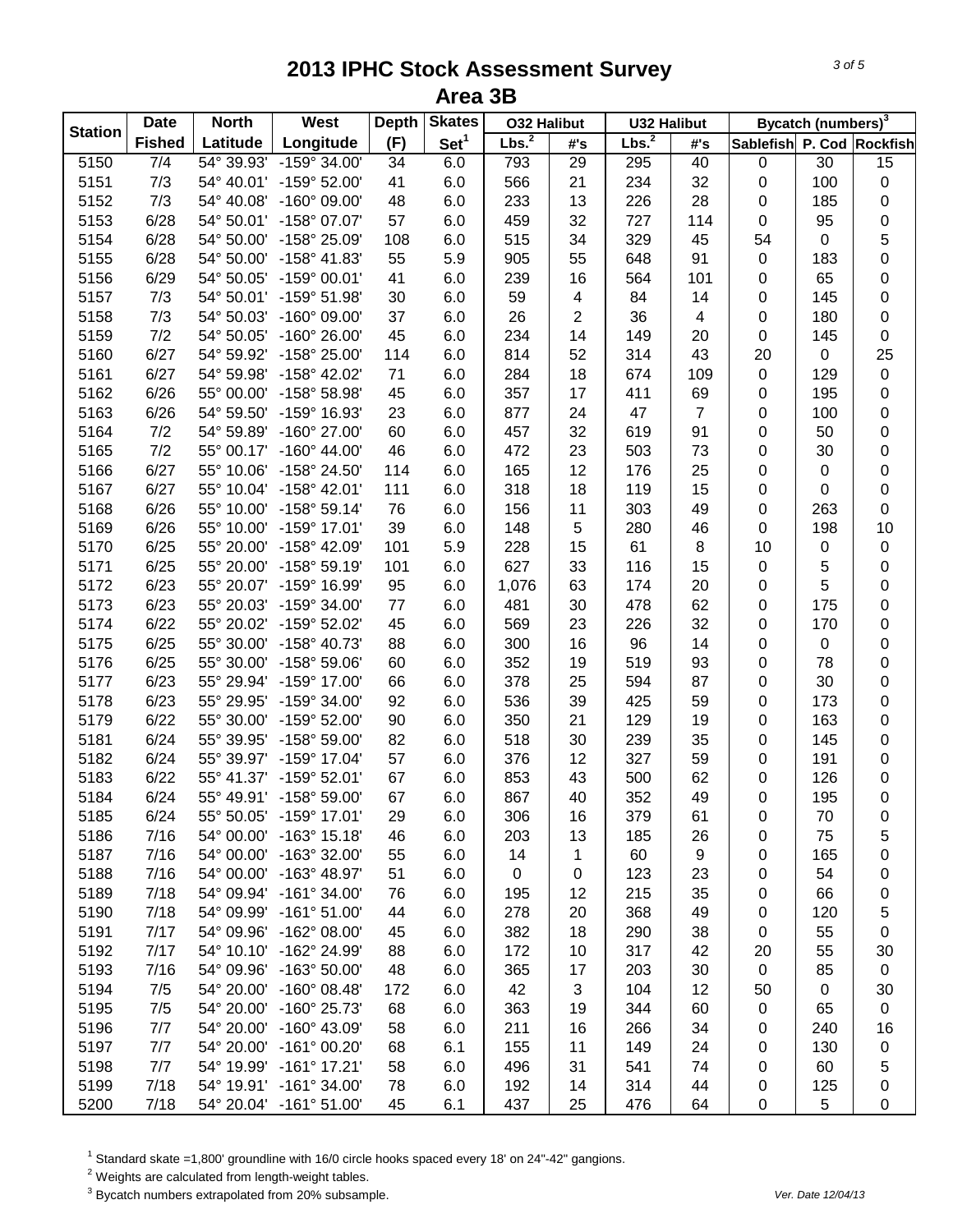| <b>Station</b> | <b>Date</b>       | <b>North</b> | West                    | <b>Depth</b>    | <b>Skates</b>    | <b>032 Halibut</b> |                | <b>U32 Halibut</b> |                 |             | Bycatch (numbers) <sup>3</sup> |                           |
|----------------|-------------------|--------------|-------------------------|-----------------|------------------|--------------------|----------------|--------------------|-----------------|-------------|--------------------------------|---------------------------|
|                | <b>Fished</b>     | Latitude     | Longitude               | (F)             | Set <sup>1</sup> | Lbs. <sup>2</sup>  | #'s            | Lbs. <sup>2</sup>  | #'s             |             |                                | Sablefish P. Cod Rockfish |
| 5201           | $\overline{7/17}$ | 54° 20.11'   | -162° 09.00'            | $\overline{32}$ | 6.0              | 641                | 19             | 227                | $\overline{37}$ | 0           | $\mathbf 0$                    | 0                         |
| 5202           | 7/14              | 54° 19.99'   | -163° 17.00'            | 27              | 6.0              | 588                | 20             | 105                | 13              | $\mathbf 0$ | 20                             | 0                         |
| 5203           | 7/14              | 54° 20.04'   | -163° 34.02'            | 60              | 6.0              | 332                | 23             | 511                | 81              | 0           | 70                             | 0                         |
| 5204           | 7/15              | 54° 20.05'   | $-163^{\circ} 51.00'$   | 61              | 6.0              | 107                | $\,8\,$        | 175                | 27              | 0           | 150                            | 0                         |
| 5205           | 7/15              | 54° 20.02'   | $-164^{\circ}$ 09.00'   | 52              | 6.0              | 141                | 10             | 384                | 64              | 0           | 79                             | 0                         |
| 5206           | 7/6               | 54° 30.02'   | -160° 25.99'            | 80              | 6.0              | 160                | 12             | 184                | 27              | 0           | 95                             | 0                         |
| 5207           | 7/6               | 54° 29.94'   | $-160^{\circ}$ 43.00'   | 75              | 6.1              | 292                | 18             | 277                | 40              | 0           | 15                             | 0                         |
| 5208           | 7/7               | 54° 30.00'   | $-161°00.11'$           | 71              | 6.0              | 147                | 10             | 211                | 33              | $\mathbf 0$ | 70                             | 0                         |
| 5209           | 7/9               | 54° 30.00'   | $-161°$ 17.91'          | 66              | 6.1              | 138                | 8              | 303                | 49              | 0           | 155                            | 0                         |
| 5210           | 7/9               | 54° 30.00'   | $-161°35.05'$           | 37              | 6.0              | 696                | 28             | 478                | 78              | $\pmb{0}$   | $\pmb{0}$                      | 0                         |
| 5211           | 7/19              | 54° 30.00'   | $-161°52.03'$           | 76              | 6.0              | 231                | 16             | 159                | 20              | 10          | 0                              | 0                         |
| 5212           | 7/19              | 54° 30.00'   | -162° 09.00'            | 77              | 6.0              | 167                | 12             | 87                 | 12              | $\mathbf 0$ | 225                            | 0                         |
| 5213           | 7/19              | 54° 30.00'   | -162° 25.84'            | 79              | 6.0              | 473                | 27             | 273                | 40              | 0           | 75                             | 0                         |
| 5214           | 7/14              | 54° 29.95'   | $-163^\circ$ 18.00'     | 40              | 6.0              | 656                | 35             | 446                | 64              | 0           | 120                            | 0                         |
| 5215           | 7/14              | 54° 30.00'   | -163° 35.00'            | 54              | 6.0              | 183                | 13             | 340                | 55              | 0           | 35                             | 0                         |
| 5216           | 7/15              | 54° 29.91'   | -163° 53.00'            | 49              | 6.0              | 275                | 16             | 345                | 60              | 0           | 50                             | 0                         |
| 5217           | 7/15              | 54° 29.97'   | $-164^{\circ}$ 10.00'   | 50              | 6.0              | 91                 | 5              | 256                | 44              | 0           | 74                             |                           |
| 5218           | 7/6               | 54° 39.97'   | $-160^{\circ}$ 26.00    | 55              |                  | 332                | 20             | 333                | 42              | 0           | 150                            | 0                         |
|                |                   |              |                         |                 | 6.0              |                    | 31             |                    |                 |             |                                | 0                         |
| 5219           | 7/6               | 54° 40.03'   | $-160^{\circ}$ 43.00'   | 51              | 6.1              | 579                |                | 452                | 72              | 0           | 70                             | 0                         |
| 5220           | 7/8               | 54° 39.94'   | $-161°01.00'$           | 51              | 6.0              | 242                | 12             | 258                | 42              | 0           | 149                            | 0                         |
| 5221           | 7/8               | 54° 39.89'   | $-161^{\circ}$ 18.00'   | 73              | 6.1              | 249                | 15             | 345                | 46              | 0           | 40                             | 0                         |
| 5222           | 7/9               | 54° 39.94'   | $-161°35.00'$           | 35              | 6.0              | 389                | 21             | 557                | 82              | 0           | $\pmb{0}$                      | 5                         |
| 5223           | 7/19              | 54° 40.03'   | -161° 52.99'            | 31              | 6.0              | 583                | 25             | 530                | 82              | 0           | $\pmb{0}$                      | 0                         |
| 5224           | 7/13              | 54° 40.00'   | -162° 44.06'            | 46              | 6.0              | 160                | 11             | 275                | 41              | 0           | 30                             | 0                         |
| 5225           | 7/2               | 54° 50.04'   | $-160^{\circ}$ 44.00'   | 54              | 6.0              | 150                | 10             | 138                | 20              | 0           | 114                            | 0                         |
| 5226           | 7/8               | 54° 50.03'   | $-161°01.02'$           | 56              | 6.0              | 369                | 16             | 340                | 50              | $\pmb{0}$   | 55                             | 0                         |
| 5227           | 7/8               | 54° 49.94'   | $-161^{\circ}$ 18.03'   | 55              | 6.0              | 251                | 16             | 270                | 43              | $\pmb{0}$   | 30                             | 0                         |
| 5228           | 7/9               | 54° 49.91'   | $-161°36.00'$           | 42              | 6.0              | 326                | 13             | 287                | 39              | 0           | 45                             | 5                         |
| 5229           | 7/13              | 54° 50.00'   | $-162^{\circ}$ 45.16'   | 27              | 6.0              | 259                | 12             | 153                | 24              | 0           | 105                            | 0                         |
| 5230           | 7/13              | 54° 50.00'   | -163° 03.02'            | 45              | 6.0              | 292                | 17             | 72                 | 10              | 0           | $\pmb{0}$                      | 0                         |
| 5231           | 7/10              | 55° 00.00'   | $-161°01.16'$           | 56              | 6.0              | 283                | 17             | 317                | 44              | 0           | 35                             | 0                         |
| 5232           | 7/10              | 55° 00.00'   | -161° 18.89'            | 50              | 6.0              | 316                | 15             | 351                | 48              | 0           | 129                            | 5                         |
| 5233           | 7/10              | 55° 10.00'   | $-161°02.16'$           | 57              | 6.0              | 411                | 19             | 453                | 65              | 0           | $\pmb{0}$                      | 0                         |
| 5234           | 6/26              |              | 55° 21.92' -156° 02.99' | 120             | 6.0              | 213                | 15             | 230                | 27              | 70          | $\pmb{0}$                      | $\mathbf 0$               |
| 5236           | 6/26              | 55° 29.98'   | $-155^{\circ}$ 44.98'   | 120             | 6.0              | 67                 | 5              | 115                | 17              | 35          | 70                             | 15                        |
| 5237           | 6/26              | 55° 30.02'   | $-156^{\circ}$ 02.96'   | 112             | 6.0              | 134                | 9              | 137                | 25              | 25          | 30                             | 0                         |
| 5238           | 6/27              | 55° 30.01'   | -156° 19.80'            | 120             | 6.0              | 299                | 21             | 169                | 26              | 35          | 35                             | 5                         |
| 5239           | 6/10              | 55° 40.06'   | $-155^{\circ}$ 26.00    | 100             | 5.9              | 162                | 12             | 420                | 63              | 10          | 89                             | 0                         |
| 5240           | 6/10              | 55° 39.98'   | -155° 43.87'            | 70              | 6.0              | 388                | 27             | 506                | 73              | $\pmb{0}$   | 160                            | 0                         |
| 5241           | 6/10              | 55° 40.05'   | -156° 02.01'            | 127             | 5.9              | 630                | 38             | 265                | 34              | 74          | 50                             | 0                         |
| 5242           | 6/27              | 55° 39.89'   | -156° 18.98'            | 141             | 6.0              | 834                | 46             | 112                | 14              | 25          | $\pmb{0}$                      | 0                         |
| 5243           | 6/27              | 55° 40.04'   | -156° 37.01'            | 133             | 5.9              | 245                | 16             | 86                 | 13              | $\pmb{0}$   | 0                              | 5                         |
| 5244           | 6/9               | 55° 49.99'   | $-155^{\circ}$ 06.72    | 66              | 6.0              | 469                | 33             | 886                | 138             | 0           | 25                             | 0                         |
| 5245           | 6/10              | 55° 49.95'   | -155° 24.98'            | 28              | 6.0              | 141                | $\overline{7}$ | 303                | 49              | 0           | 165                            | 0                         |
| 5246           | 7/12              | 55° 49.94'   | -156° 00.97'            | 56              | 6.0              | 1,505              | 101            | 901                | 115             | 0           | 94                             | 0                         |
| 5247           | 7/12              | 55° 50.26'   | $-156^{\circ}$ 19.00    | 132             | 6.0              | 41                 | 2              | 35                 | 4               | 30          | $\pmb{0}$                      |                           |
| 5248           | 6/25              | 55° 49.91'   | -156° 36.00'            | 127             | 5.9              | 304                | 21             | 177                | 26              | $\pmb{0}$   | 25                             | 0<br>5                    |
| 5249           | 6/25              | 55° 50.00'   | -156° 53.94'            | 75              | 6.0              | 770                | 54             | 419                | 61              |             | 95                             | 0                         |
|                |                   |              |                         |                 |                  |                    |                |                    |                 | 0           |                                |                           |
| 5250           | 6/28              | 56° 00.03'   | $-155^{\circ}$ 42.01'   | 27              | 6.0              | 98                 | 8              | 291                | 51              | 0           | 200                            | 0                         |
| 5251           | 7/12              |              | 55° 59.78' -155° 59.96' | 43              | 6.0              | 559                | 32             | 506                | 86              | 0           | 35                             | 0                         |

<sup>1</sup> Standard skate =1,800' groundline with 16/0 circle hooks spaced every 18' on 24"-42" gangions.

 $2$  Weights are calculated from length-weight tables.